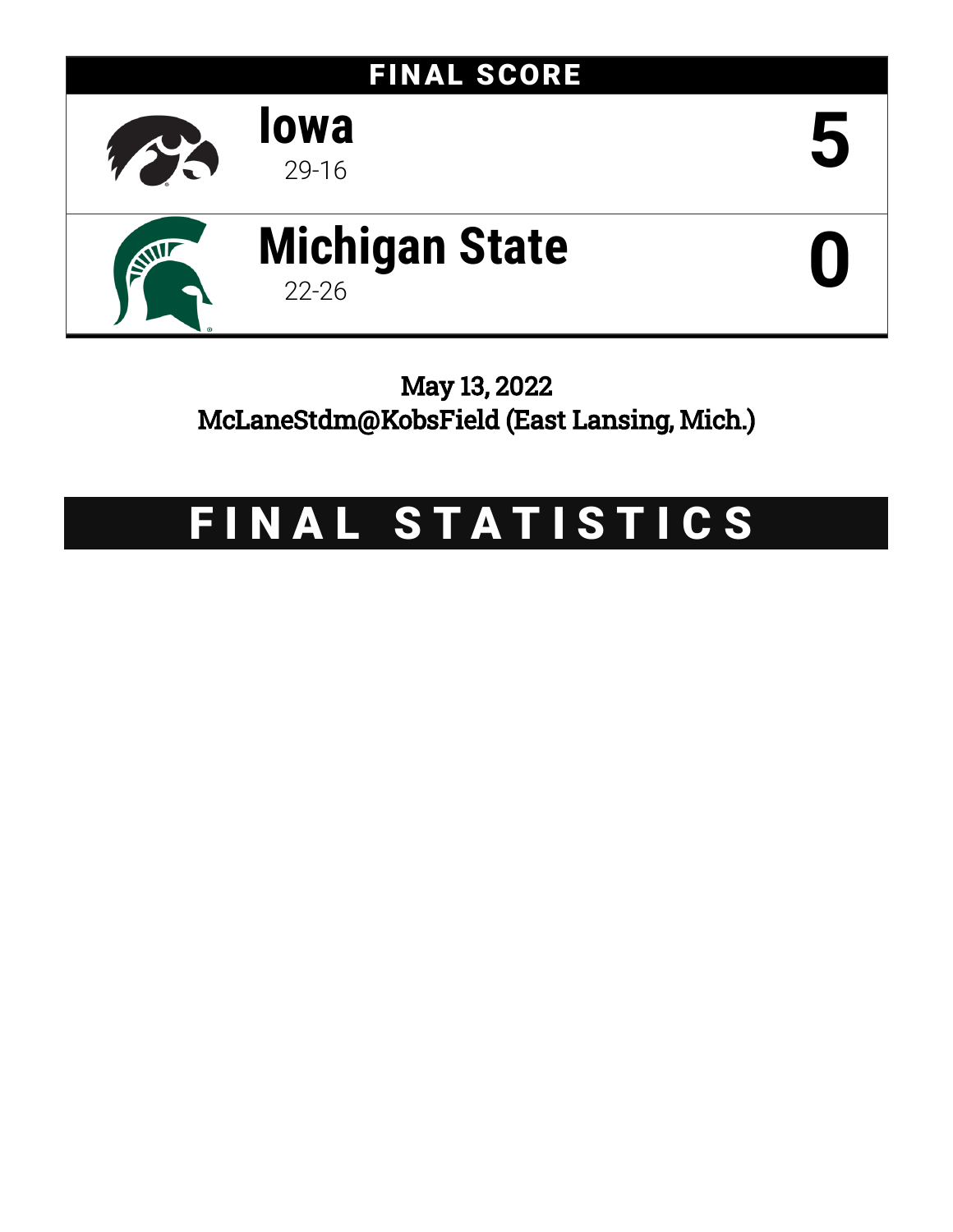# **Official Box Score - Final Iowa at Michigan State 5/13/2022 at McLaneStdm@KobsField (East Lansing, Mich.)**



#### **Iowa 5 (29-16)**

#### **Michigan State 0 (22-26)**

| #    | <b>Player</b>           | Pos            | ab           |   |    | h rbi bb |          |          | k po |    | a lob    | #  | Player        |              |   | Pos            | ab |             | h        | rbi bb |    |            | k po |   | a lob |
|------|-------------------------|----------------|--------------|---|----|----------|----------|----------|------|----|----------|----|---------------|--------------|---|----------------|----|-------------|----------|--------|----|------------|------|---|-------|
| 10   | Seegers                 | SS             |              |   |    |          |          |          | 3    | 2  | 4        | 14 | Jebb,M        |              |   | SS             | 4  |             |          |        |    |            |      |   |       |
| 45   | <b>Williams</b>         | 1 <sub>b</sub> | 4            |   |    |          |          |          | 9    |    | 0        | 1  | Farguhar, T   |              |   | 2 <sub>b</sub> | 3  | 0           |          |        |    |            |      | 0 | 0     |
| 7    | Anthony                 | rf             | 5.           | 0 |    | 0        | 0        |          | 0    | 0  |          | 21 | Frank, J      |              |   | rf             | 4  |             |          |        |    |            |      | 0 |       |
| 11   | Fullard                 | 2 <sub>b</sub> | 4            | 0 |    |          | 0        | 0        | 0    | 3  | 1        | 33 | Mayes, C      |              |   | lf             | 4  | $\mathbf 0$ | 0        | 0      | O  |            | 4    | 0 | 0     |
| 2    | Sher                    | 3b             | 5.           | 0 | 3  | 0        | 0        | 0        | 0    | 0  |          | 2  | Kark,D        |              |   | 3b             | 4  | 0           | 0        | 0      | 0  |            |      |   |       |
| 31   | Petersen                | pr/lf          | <sup>0</sup> |   | 0  | 0        | 0        | $\Omega$ | 0    | 0  | 0        | 28 | Vradenburg    |              |   | 1 <sub>b</sub> | 2  | $\Omega$    | $\Omega$ | 0      |    |            | 6    | 0 | 0     |
| 19   | Wilmes                  | If/3b          | 5.           |   |    | 0        | 0        |          | 2    |    | 2        | 19 | Broecker, B   |              |   | с              | 3  | 0           |          |        |    |            | 6    | 0 |       |
| 40   | <b>Moss</b>             | dh             | 3            |   | 3  |          |          |          | 0    | 0  | 0        | 16 | Ahn,P         |              |   | сf             | 3  | $\Omega$    |          | 0      | 0  | 0          | 6    | 0 |       |
| 12   | Tallman                 | C              | 3            | 0 | O  | 0        | 0        | 3        | 9    | 0  |          | 3  | Walker, Z     |              |   | dh             | 3  |             |          |        | O  |            |      | 0 |       |
| 28   | Hojnar                  | ph             |              |   | O  | 0        | $\Omega$ |          | 0    | 0  | 0        |    | <b>Totals</b> |              |   |                | 30 | 0           | 4        | 0      | 2  | 9          | 27   | 4 | 5     |
| 32   | McCleary                | C              |              |   |    |          |          |          |      |    |          |    |               |              |   |                |    |             |          |        |    |            |      |   |       |
| 9    | <b>Huckstorf</b>        | cf             |              |   |    | 3        | 0        | 0        | 3    | 0  | 1        |    |               |              |   |                |    |             |          |        |    |            |      |   |       |
|      | <b>Totals</b>           |                | 38           | 5 | 12 | 5        | 3        | 5        | 27   | 10 | 13       |    |               |              |   |                |    |             |          |        |    |            |      |   |       |
|      | <b>Score by Innings</b> |                |              | 1 | 2  |          | 3        |          | 4    |    | 5        | 6  |               | 8            | 9 |                | R  |             | н        |        | Е. | <b>LOB</b> |      |   |       |
| Iowa |                         |                |              |   | 2  |          | 0        |          |      |    | $\Omega$ | 0  | 0             | $\mathbf{0}$ |   |                | 5  |             | 12       |        | 2  | 13         |      |   |       |
|      | Michigan State          |                |              | 0 | 0  |          | 0        |          | 0    |    | 0        | 0  | 0             | 0            | 0 |                | 0  |             | 4        |        | 3  |            | 5    |   |       |

*E* - Fullard ; Mazur ; Farquhar,T ; Broecker,B ; Ahn,P ; *DP* - Iowa 2; Michigan State 0. *RBI* - Fullard (12) ; Moss (4) ; Huckstorf 3 (18) ; *2B* - Williams (17) ; Anthony (19) ; Huckstorf (6) ; Frank,J (14) ; *HR* - Huckstorf (1) ; *KL* - Frank,J ; Vradenburg ; *HBP* - Moss (3) ; Huckstorf (9) ; *SH* - Tallman (1) ; *SF* - Fullard (1) ; *GDP* - Jebb,M ; *LOB* - Iowa 13; Michigan State 5.

| <b>IOWA</b> |  |  |  | iphrerbbk bfabnp       |  | <b>MSU</b>     |  |  |  | iphrerbbk bfab np      |  |
|-------------|--|--|--|------------------------|--|----------------|--|--|--|------------------------|--|
| 33 Mazur    |  |  |  | 7.0 4 0 0 2 7 26 24 92 |  | Tomasic.C      |  |  |  | 4.0 8 4 4 2 2 22 19 86 |  |
| 29 Beutel   |  |  |  | 2.0 0 0 0 0 0 2 6 6 14 |  | 42 Szczepaniak |  |  |  | 5.0 4 1 0 1 3 23 19 80 |  |

Win - Mazur(7-2). Loss - Tomasic,C(3-4). Save - None.

*HB* - Szczepaniak 2 (14) ; *SFA* - Tomasic,C ;

*PItches/strikes* - Mazur 92/59; Beutel 14/10; Tomasic,C 86/51; Szczepaniak 80/48;

Umpires - HP: Perry Costello; 1B: Mike Martin; 2B: Jon Saphire; 3B: Pete Pedersen. Start: 6:35. Duration: 2:41. Attendance: 559 Weather: 86, warmest home game of year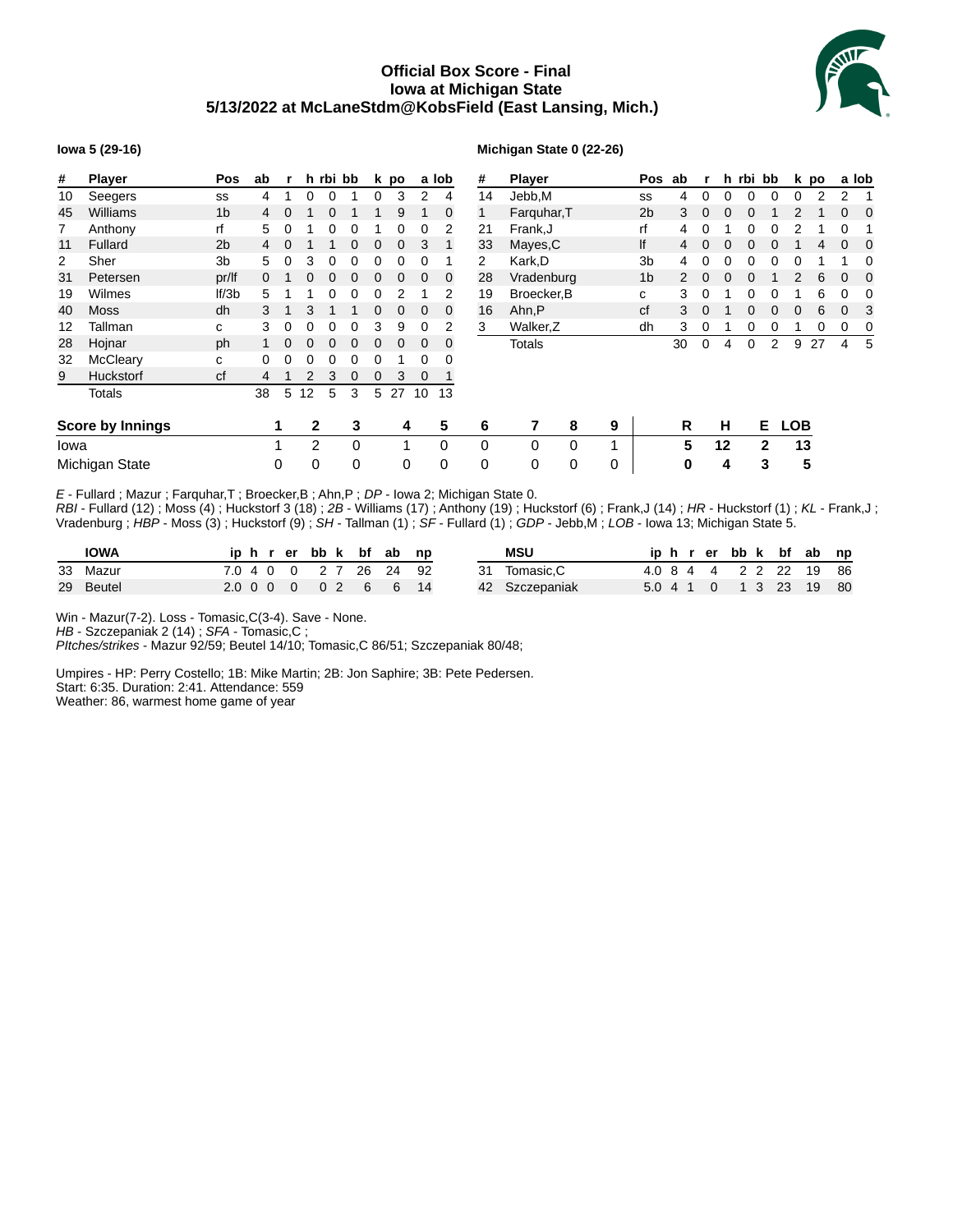# **Play By Play (Full) - FinalIowa at Michigan State 5/13/2022 at McLaneStdm@KobsField (East Lansing, Mich.)**



| <b>Score by Innings</b> |  | $\overline{\mathbf{3}}$ | 4 5 6     |              |                | 78 | 9 <sup>1</sup> |   | R H  | E.       | LOB |
|-------------------------|--|-------------------------|-----------|--------------|----------------|----|----------------|---|------|----------|-----|
| lowa                    |  |                         | 1 2 0 1 0 |              | $\overline{0}$ |    | $1\quad$       | 5 | 12 2 |          | 13  |
| Michigan State          |  |                         |           | $\mathbf{0}$ |                |    |                |   | 4    | $\sim$ 3 | - 5 |

#### **Iowa starters:**

10/ss/Seegers; 45/1b/Williams; 7/rf/Anthony; 11/2b/Fullard; 2/3b/Sher; 19/lf/Wilmes; 40/dh/Moss; 12/c/Tallman; 9/cf/Huckstorf; 33/p/Mazur;

#### **Michigan State starters:**

14/ss/Jebb,M; 1/2b/Farquhar,T; 21/rf/Frank,J; 33/lf/Mayes,C; 2/3b/Kark,D; 28/1b/Vradenburg; 19/c/Broecker,B; 16/cf/Ahn,P; 3/dh/Walker,Z; 31/p/Tomasic,C;

| 1st Inning<br>Top of 1st - IOWA batting<br>Seegers walked (3-2).<br>Williams doubled to left field (0-0); Seegers advanced to third.<br>Anthony popped up to 3b (2-1).<br>Fullard flied out to cf, SF, RBI (1-0); Williams advanced to third; Seegers scored.<br>Sher fouled out to ss (2-1).<br>Bottom of 1st - MSU batting<br>Jebb, M lined out to cf (1-0).<br>Farguhar, T fouled out to c (2-1).<br>Frank, J struck out swinging (2-2).                                                                         | <b>This Inning</b><br><b>IOWA</b><br><b>MSU</b> | R<br>1<br>0 | н.<br>1<br>0       | Е<br>$\mathbf 0$<br>0 | <b>L</b><br>$\mathbf{1}$<br>0          |
|---------------------------------------------------------------------------------------------------------------------------------------------------------------------------------------------------------------------------------------------------------------------------------------------------------------------------------------------------------------------------------------------------------------------------------------------------------------------------------------------------------------------|-------------------------------------------------|-------------|--------------------|-----------------------|----------------------------------------|
| 2nd Inning<br>Top of 2nd - IOWA batting<br>Wilmes singled to right center (2-2).<br>Moss singled to left field (1-1); Wilmes advanced to second.<br>Tallman struck out swinging (1-2).<br>Huckstorf doubled to center field, 2 RBI (2-2); Moss scored; Wilmes scored.<br>Seegers fouled out to 1b (1-1).<br>Williams walked (3-1).<br>Anthony lined out to If (1-2).<br>Bottom of 2nd - MSU batting<br>Mayes, C grounded out to p (1-2).<br>Kark, D lined out to If (1-2).<br>Vradenburg struck out swinging (2-2). | This Inning<br><b>IOWA</b><br><b>MSU</b>        | R<br>2<br>0 | н<br>3<br>$\Omega$ | Е<br>0<br>0           | <b>L</b><br>$\overline{2}$<br>$\Omega$ |

| 3rd Inning                                                    |             |              |             |  |
|---------------------------------------------------------------|-------------|--------------|-------------|--|
| Top of 3rd - IOWA batting                                     | This Inning |              | R H E L     |  |
| Fullard singled to center field (3-2).                        | <b>IOWA</b> | <sup>n</sup> |             |  |
| Sher flied out to If (1-0).                                   | <b>MSU</b>  |              | $0 \quad 1$ |  |
| Wilmes flied out to rf (1-1).                                 |             |              |             |  |
| Moss singled up the middle (1-1); Fullard advanced to second. |             |              |             |  |
| Tallman struck out swinging (1-2).                            |             |              |             |  |

Bottom of 3rd - MSU batting Broecker,B popped up to 1b (0-1). Ahn,P singled up the middle (1-0). Walker,Z singled through the right side (1-2); Ahn,P advanced to second. Jebb,M grounded into double play 2b to ss to 1b (0-0); Walker,Z out on the play.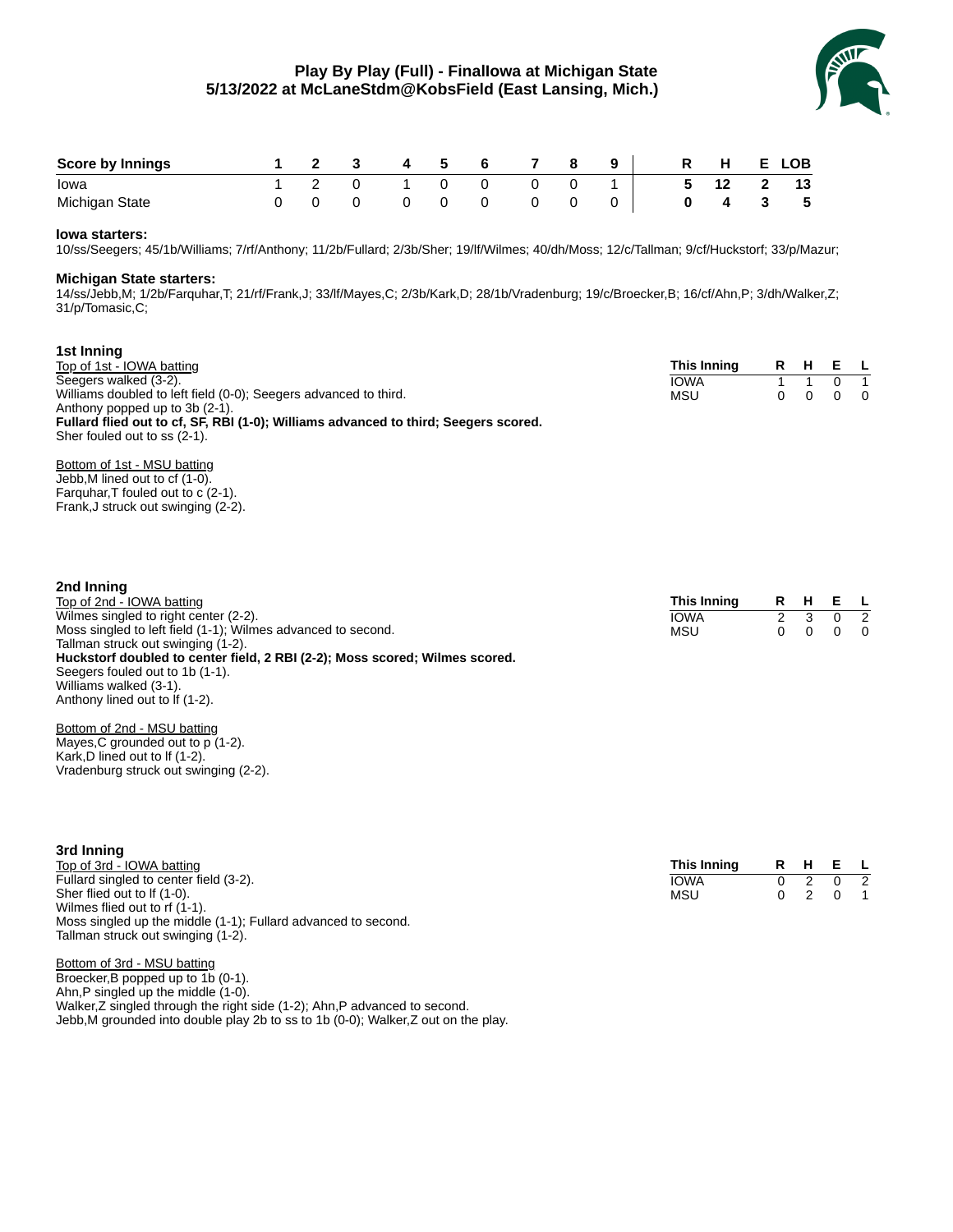**4th Inning** Top of 4th - IOWA batting **Huckstorf homered to left field, RBI (2-2).** Seegers fouled out to 1b (1-0). Williams flied out to cf (0-0). Anthony doubled to center field (1-1). Fullard flied out to lf (3-2).

| This Inning | R | н |  |
|-------------|---|---|--|
| IOWA        |   |   |  |
| MSU         |   |   |  |

**This Inning R H E L** IOWA 0 1 1 3

 $MSU$ 

Bottom of 4th - MSU batting Farquhar,T struck out swinging (2-2). Frank,J doubled to left field (0-0). Mayes,C popped into double play 1b to ss (1-1); Frank,J out on the play.

### **5th Inning**

Top of 5th - IOWA batting *Szczepaniak to p for Tomasic,C.* Sher singled to right field (0-0). Wilmes reached on a fielder's choice, advanced to second on a throwing error by 2b (2-1); Sher out at second ss to 2b. Moss hit by pitch (2-1). Tallman struck out swinging (1-2). Huckstorf hit by pitch (3-2); Moss advanced to second; Wilmes advanced to third. Seegers lined out to If (1-0).

Bottom of 5th - MSU batting Kark, D grounded out to  $p(0-1)$ . Vradenburg walked (3-1). Broecker, B struck out swinging (1-2). Ahn,P flied out to lf down the lf line (1-0).

| 6th Inning                                                             |             |         |                |
|------------------------------------------------------------------------|-------------|---------|----------------|
| Top of 6th - IOWA batting                                              | This Inning | R H E L |                |
| Williams reached on a fielding error by cf (1-1).                      | <b>IOWA</b> | 1 1 2   |                |
| Anthony grounded out to ss (2-1); Williams advanced to second.         | <b>MSU</b>  |         | $\overline{1}$ |
| Fullard fouled out to c (2-2).                                         |             |         |                |
| Sher singled through the right side (1-2); Williams advanced to third. |             |         |                |
| Wilmes flied out to cf (1-0).                                          |             |         |                |

Bottom of 6th - MSU batting Walker,Z struck out swinging (1-2). Jebb,M grounded out to 2b (1-2). Farquhar,T walked (3-1). Frank,J struck out looking (1-2).

| 7th Inning                                                            |             |   |    |   |  |
|-----------------------------------------------------------------------|-------------|---|----|---|--|
| Top of 7th - IOWA batting                                             | This Inning | R | н. | E |  |
| Moss walked (3-1).                                                    | <b>IOWA</b> |   |    |   |  |
| Tallman grounded out to 3b, SAC, bunt (0-1); Moss advanced to second. | <b>MSU</b>  |   |    |   |  |
| Huckstorf fouled out to 1b (0-1).                                     |             |   |    |   |  |
| Seegers flied out to cf (1-1).                                        |             |   |    |   |  |
| Bottom of 7th - MSU batting                                           |             |   |    |   |  |
| Mayes, C reached on a fielding error by $p(1-1)$ .                    |             |   |    |   |  |
| Kark, D popped up to $cf(1-0)$ .                                      |             |   |    |   |  |

Vradenburg struck out looking (3-2). Broecker,B singled to third base (1-2); Mayes,C advanced to second. Ahn,P reached on a fielder's choice (0-1); Broecker,B out at second 2b to ss.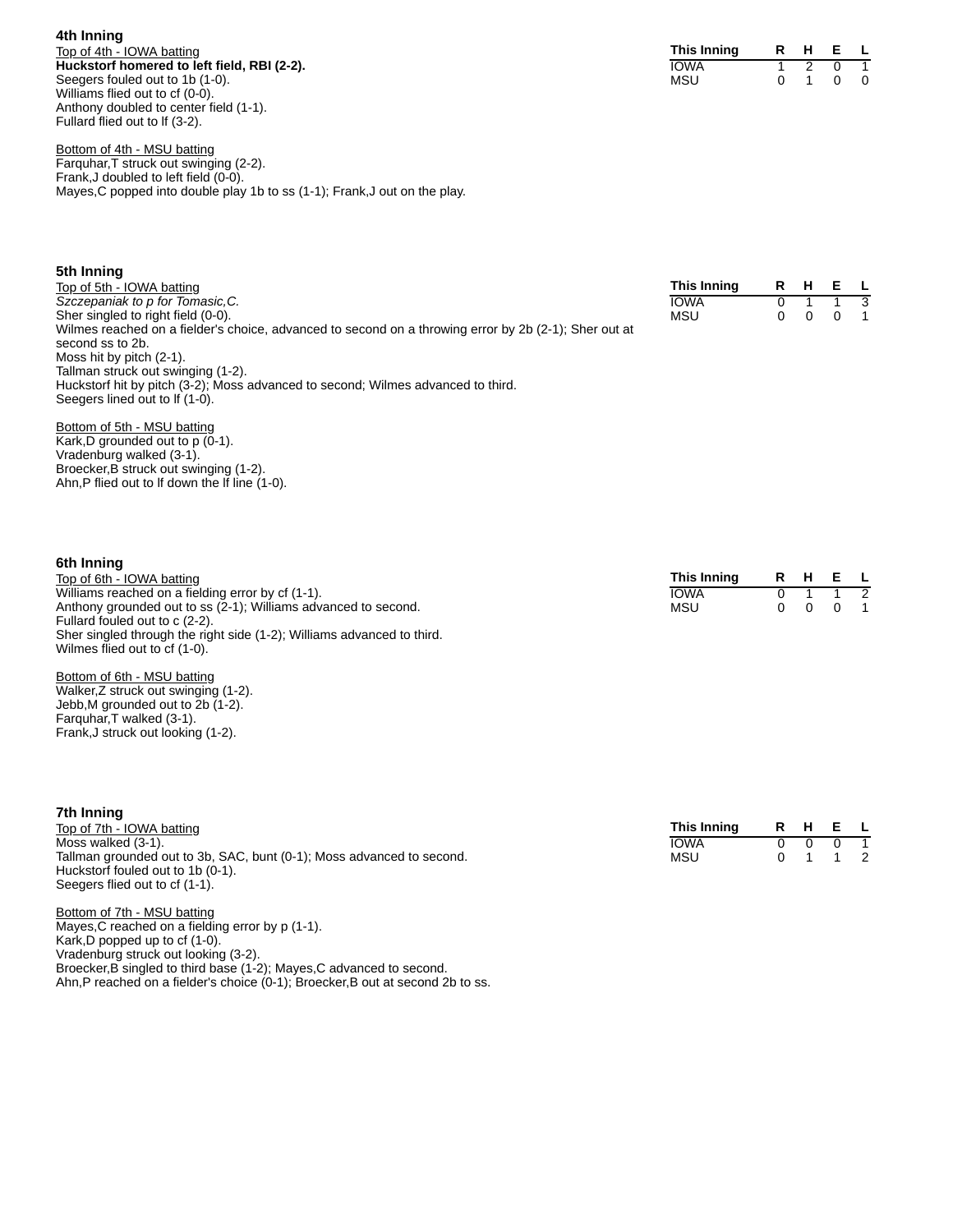#### **8 t h I n n i n g**

Top of 8th - IOWA batting Williams struck out swinging (2-2). Anthony struck out swinging (2-2). Fullard popped up to cf (2-2).

Bottom of 8th - MSU batting *Beutel to p for Mazur.* Walker,Z grounded out to ss (0-0). Jebb,M flied out to cf (0-0). Farquhar,T struck out swinging (2-2).

| This Inning | R | н |   |
|-------------|---|---|---|
| IOWA        |   |   | O |
| MSU         |   |   | O |

| 9th Inning                                                       |             |  |         |  |
|------------------------------------------------------------------|-------------|--|---------|--|
| Top of 9th - IOWA batting                                        | This Inning |  | R H E L |  |
| Sher singled to center field (0-1).                              | IOWA        |  |         |  |
| Wilmes fouled out to ss (0-0).                                   | MSU         |  | 0 0 1 0 |  |
| Petersen pinch ran for Sher.                                     |             |  |         |  |
| Petersen stole second advanced to third on a throwing error by c |             |  |         |  |

Petersen stole second, advanced to third on a throwing error by c. **Moss singled up the middle, RBI (3-2); Petersen scored, unearned.** *Hojnar pinch hit for Tallman.* Hojnar flied out to cf to left center (0-0).

Huckstorf grounded out to p (0-1). Bottom of 9th - MSU batting

*Petersen to lf. Wilmes to 3b. McCleary to c for Hojnar.* Frank,J grounded out to 3b, bunt (0-0). Mayes,C struck out swinging (0-2). Kark,D reached on a fielding error by 2b (2-0). Kark,D out at first p to 1b, picked off.